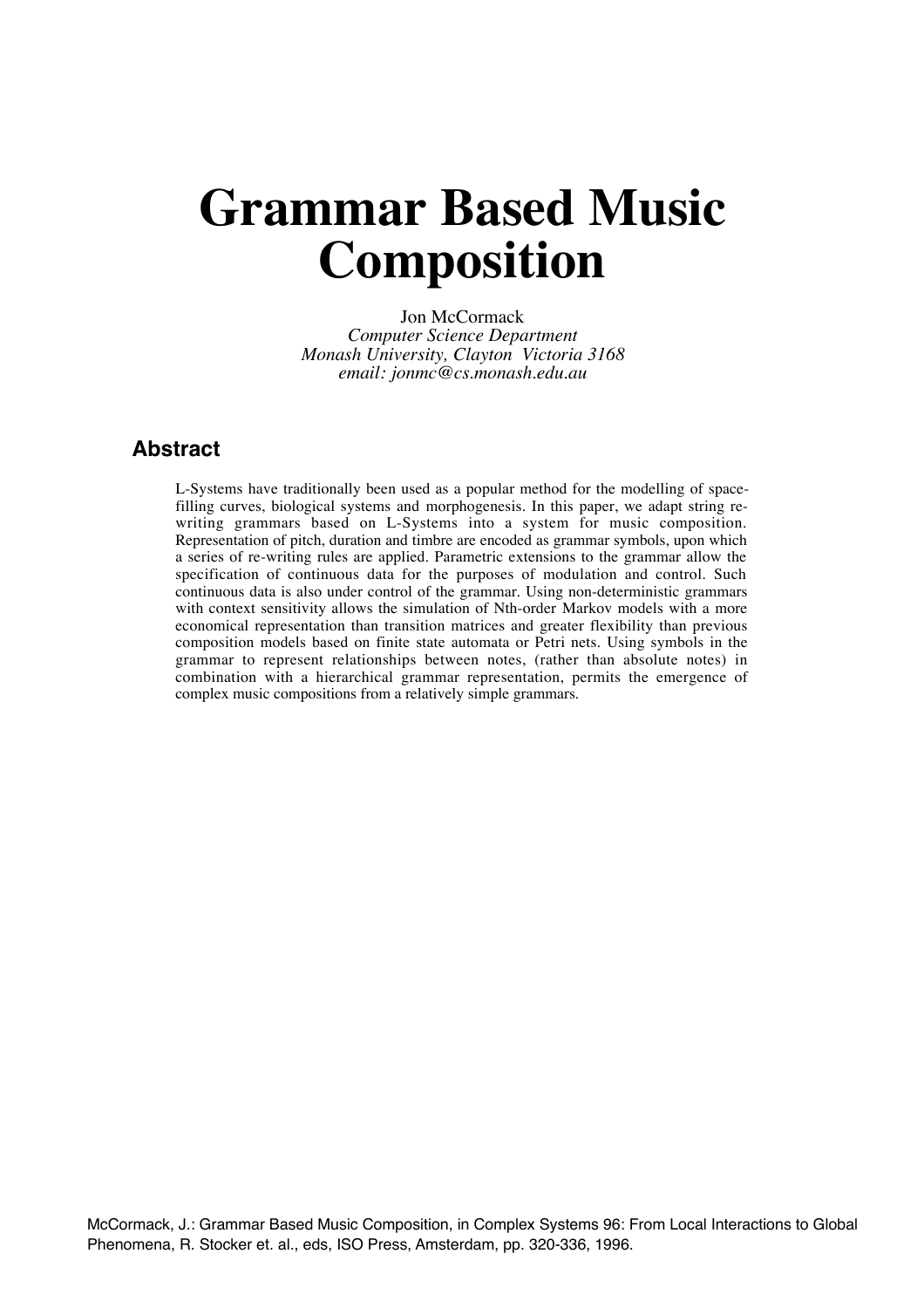# **1. Introduction**

Music is one of those areas of activity that, despite its ubiquitous presence in human culture, remains largely immune to a detailed understanding. Nobody knows why something so apparently simple as the succession of changing discrete tones has the power to move the listener emotionally. Of all the arts, music is considered "to be open to the purest expression of order and proportion, unencumbered as it is by material media" [16]. It has been often noted that music bears a close affinity to mathematics, and that notions of mathematical and musical aesthetics may have some similarities [31]. In recent years, many researchers and musicians have turned to the computer as both a compositional, and synthesis device for musical expression.

In this paper we describe a system for computer assisted music composition and thus the majority of this introduction will focus on the application of computers for composition. This is not to discount the many other uses of computers in music, such as sound synthesis, acoustic and physical modelling, automated notation, score editing and typography.

A major part of music creation involves the use of certain musical *formalisms* (systematic ordering), as well as algorithmic and methodic practices. Many of these were well established before the advent of digital computers. In a substantial survey of computer composition, Loy [15] suggests that the application of musical formalisms based on a priori theories of composition have been largely developed this century, originating with composers such as Schoenberg and Hindemith. Loy also notes the contribution of music typographers and instructors who have found formal systems attractive to their profession.

Representations for notation and programming of music (and thus computer composition) can be broadly classified into *symbolic* and *iconic* [16]. Symbolic representations relate symbol and a sonic event, but have no direct resemblance between them. Iconic representations carry some resemblance (usually visual) to the sound the icon represents. Common music notation combines both forms of representation (time signature, cleffs, bar lines are symbolic; pitch coding, crescendo, diminuendo are iconic). While this system is not completely adequate, particularly for some contemporary forms of music, it is an extremely versatile and capable notation for a diverse range of musical expression.

## **1.1 Musical Patterns**

It has been observed that almost all forms of music involve repetition [13], either of individual sequences of notes or at some higher levels of structural grouping. Often these repetitions appear at a number of different levels simultaneously. Some compositions repeat patters that are slightly changed at each repetition, or revolve around some musical 'theme', whereby complex harmonic, timing or key shifts in a basic theme provide a pleasing musical diversity.

It is also commonly known that what allows us to identify an individual piece of music is the *change* in pitch between notes, not the pitch of the notes themselves. We can change the key of a composition (equivalent to multiplying all frequencies by some fixed amount) and still recognise the melody.

A wide variety of approaches have been taken to the compositional problem. In Loy's survey paper he details many different methods: stochastic and combinatorial models; grammar based; algorithmic; process models; and other models derived from Artificial Intelligence techniques.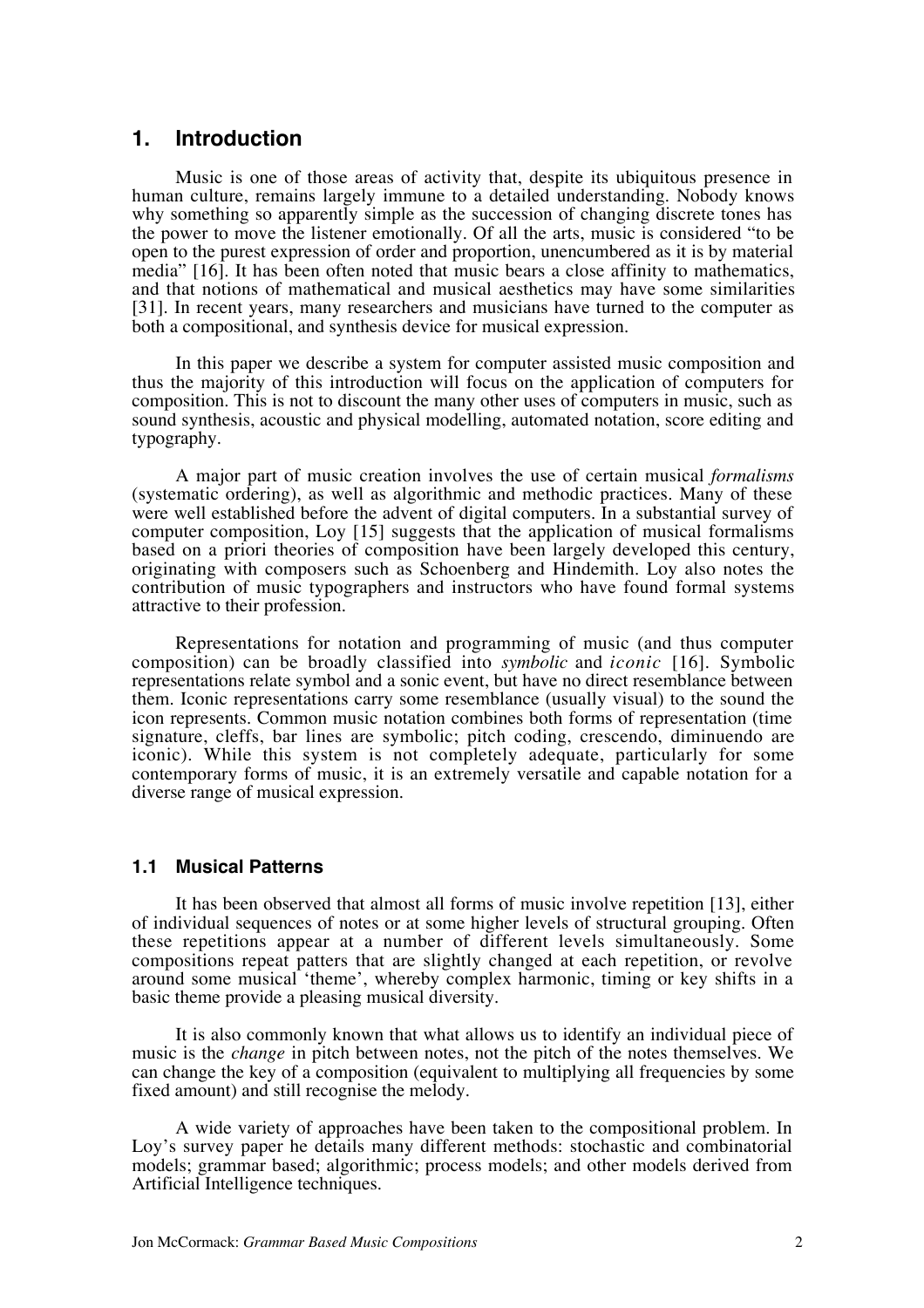The methods used in the system described in this paper are grammar based. While grammars have been a popular method for algorithmic composition, in most instances the grammars used are relatively primitive and thus limit the scope of control and diversity of composition that can be generated. The approach used in the system described in this paper, is to take recent developments in grammars used for modelling of biological morphogenesis and herbaceous plants in computer graphics, and apply them to music composition. In addition to being able to represent a variety of both stochastic and deterministic compositional techniques, the system has compositional properties unique to this approach.

The remainder of this paper is organised thus: Section 2 briefly looks at the problem of computer based musical creativity and explains the rationale behind *computer assisted composition*. Section 3 examines algorithmic representations for music composition and introduces the basis of the grammar method. Section 4 details how grammars can be adapted for music composition, with specific emphasis on Lindenmayer Systems (L–Systems) as the basis for the model. Section 5 discusses implementation details. Finally, Section 6 details possible extensions and further work.

# **2. Creativity**

A complete theory of general creativity, or even musical creativity, remains elusive. While many attempts have been made to study and document the creative process: [1, 5, 31, 10] for example, any generality seems difficult to uncover. In many cases people do not know how or why they make creative decisions, and much of the creative process is difficult to repeat in controlled experiments.

The question of whether creativity is computable is an issue of even greater controversy. Many researchers from Poincaré [25] to Penrose [24] have argued against a computable model of creativity because, simply put, the underlying mental processes are not computable. These arguments depend largely on speculation and the personal opinion of the authors (although Penrose does base his objections on an as yet untested theory of the relationship between consciousness and Quantum theory). It is this author's opinion that while creativity is clearly an ability of the human mind, to a large extent practical creativity is deeply related to an individual's life experience. A life experience includes relationships to the environment, interaction with both living and non-living things, social and cultural constructions. We all know that these things have a major effect on a person's internal states. Much creativity also depends on serendipitious and chance events in the external world, both conscious and unconscious. The explicit use of random events in composition is a practice many centuries old. It can be found in the works of many artists – from Mozart and Hayden, to Burroughs and Pollack. Creativity is not only influenced by external events, it may also be stimulated by artificially induced internal effects – some artists claim their best creative work is done under the influence of a large variety of chemical substances.

Some day it *may* be possible to build a computer with processing capabilities similar to that of the human brain [6], however computing a simulated life experience would appear to be impossible [22]. It is feasible that a robot that has life-experience in the real world may have the potential to exhibit creative behaviour, but again if lifeexperience is bound to physicality and matter (as opposed to mechanisms and processes) any creativity exhibited by such a robot may not be recognised as human-like creativity, or even recognised as creativity at all.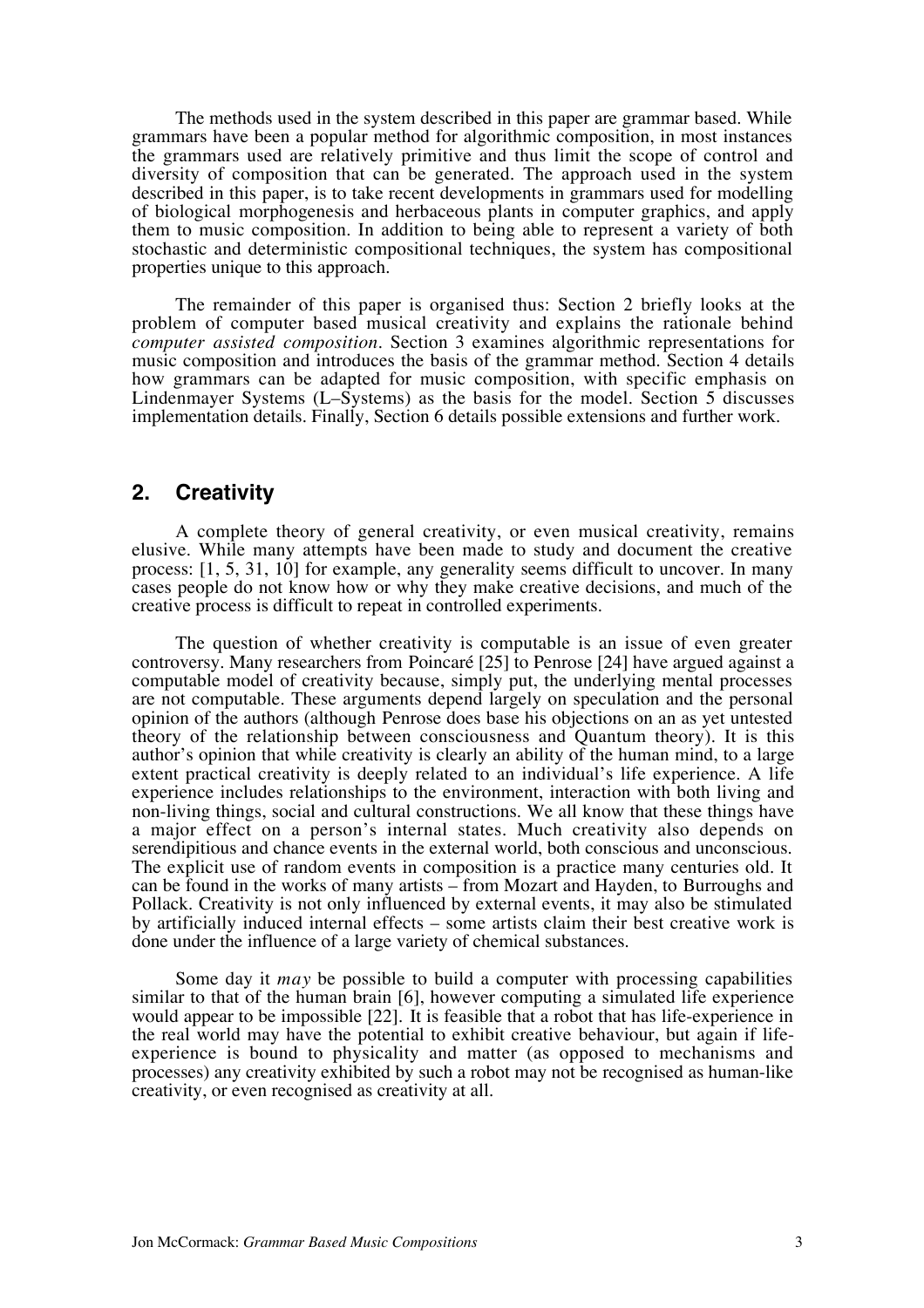## **2.1 Semantics and Meaning**

Johnson–Laird [10], has argued that music is an excellent testing ground for theories of creativity, because, as opposed to other Artificial Intelligence domains such as natural language generation, music avoids the problem of semantics. That is, a musical expression cannot be judged to be true or false. While this statement is literally correct, many musicians would argue that as part of the compositional process, musical expressions *do* contain semantics. For example, some composers associate emotive, structural or linguistic semantics with individual themes or passages in a composition. Carl Orff described musical composition as the raw expression of human energies and states of being [23]. The musical development of a composition is driven by the associated development of emotions, structure or language. In this sense such compositions do have 'meaning' and there is a semantic association between musical expressions. Such expressions have ordering and denote an emotive symbolic system. According to Langer [12], music, as a symbolic system of emotional archetypes, conveys a "morphology of feeling", akin to algebraic notation conveying a mathematical expression.

Some composers (Brian Eno, for example) visualise abstract or real environments as mental images, and the visual and emotive feeling of these environments directly influences the composition. Composition is rarely a one way process from mind to finished composition either. It is an *iterative feedback* process – hearing the music causes change in the composition. Composers are rarely interested in one aspect of the composition in isolation, such as pitch, timing or timbre; rather these things in total – the 'surface' of the music – greatly influence the emotional feeling and thus carry the composition.

In summary, while music may appear to be an easier domain to test theories of creativity, it is difficult to expect a computer program to exhibit a genuine musical creativity which approaches that of human composers. A more achievable approach, one adopted by the system described in this paper, is to use the machine as a synergetic partner to the human composer. The human and computer work in tandem through an interactive feedback process, the computer presenting new musical possibilities by synthesising complexity and variation, the human composer directing the overall creative 'quality' of the composition. This human-machine feedback process, known as *computational synergetics* has been used to significantly enhance both scientific [33] and artistic [20] creativity. The computer, used in heuristic mode can lead the human collaborator to new discoveries that may have been difficult or impossible without the collaboration. In this way, the machine acts as a kind of 'creative amplifier', enhancing the creative potential of the composer.

# **3. Representations for Music Composition**

## **3.1 Procedural Models**

A grammar based approach to composition makes heavy use of *procedural models.* One advantage of procedural methods in general, is that they allow a terse representation of a complex model. This is often referred to as *database amplification*. Such techniques are not the exclusive domain of computing. The representation of a complex organism is effectively encoded in the much simpler (in relative terms) DNA. Likewise with grammars, there is the possibility for the *emergence* of complexity through the repeated production of simple (and possibly deterministic) rules. One has to be careful with such analogies however, for biological morphogenesis relies also on many factors, such as the laws of physics, special properties of carbon atoms, the *self-*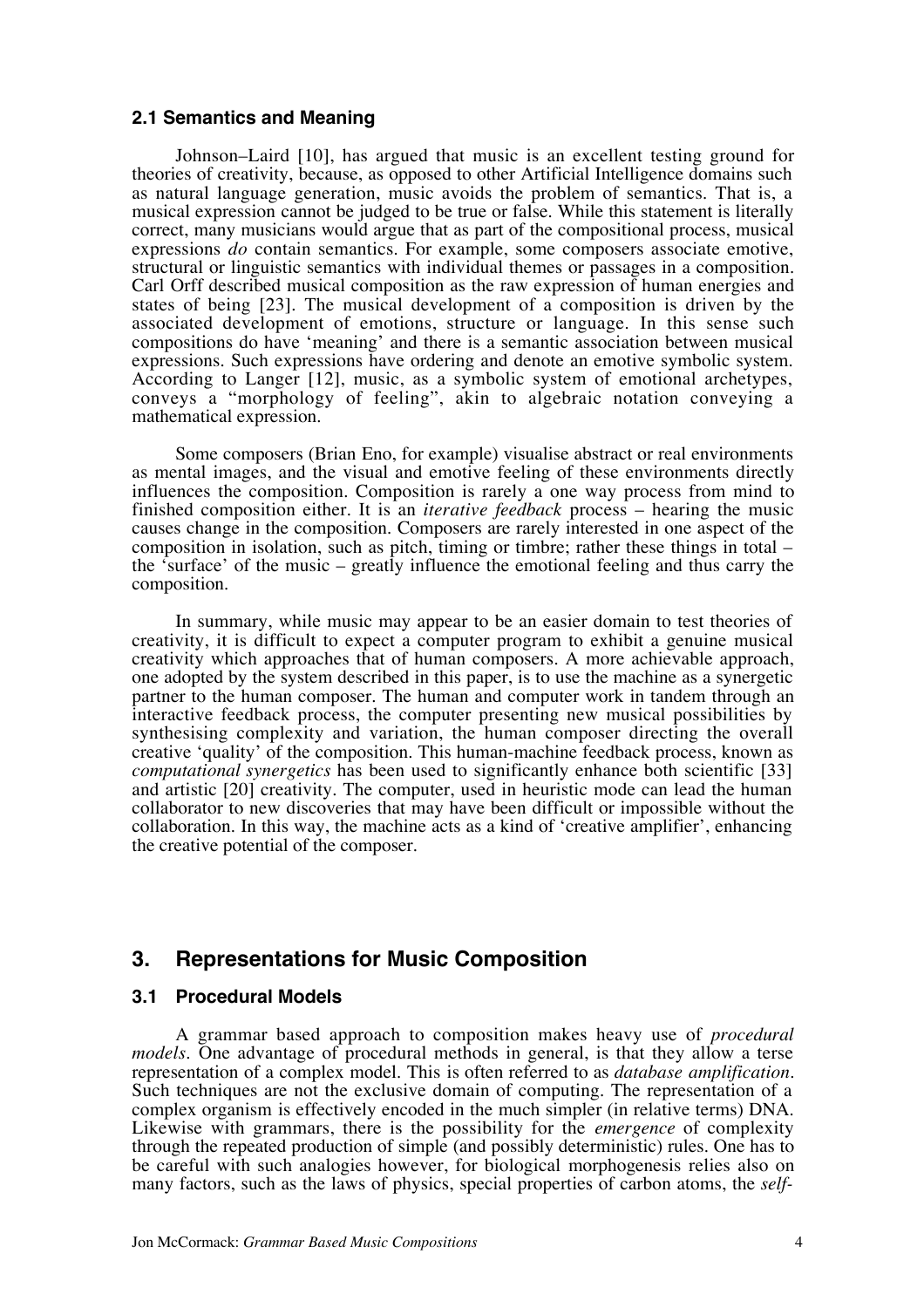*organisational* properties of many molecular and cellular structures and complex environmental interactions. Certainly, these features are not built into our music compositional model, though it is possible that some of these concepts, in an abstract sense, could be incorporated into the model.

## **3.2 Stochastic Processes**

A diverse variety of *stochastic* processes have been applied to music composition [11, 21 (chapter 5)]. Most involve a two stages. First, some existing musical expression or quantity is analysed. Following the analysis, re–synthesis is applied using the selected stochastic technique. Importantly, while we can undertake statistical analysis of many musical patterns, when we attempt to synthesise music based on that analysis, the results rarely seem to have the clarity or intent of human composition. For example, Voss [32] analysed many different types of music and found that several were statistically similar to *1/f* noise, however when one converts *1/f* noise to musical notes, the result have little in common musically with any of the compositions from which the statistical analysis was derived. Given the discussion in Section 1.1 regarding formalisms, it is clear that a more sophisticated model is required.

Generally in composition, one primary concern is the notion of temporal *events* and *event spaces.* We use the general term *event* to represent some basic building block of composition, in many instances a note or set of notes, but in other compositional applications events may refer to sound complexes, individual sound samples or other basic musical elements. An event space is an ordered set of events. The number of events contained in a given event space represents its *order*.

#### **3.2.1Markov Models**

One popular approach to computer composition is the use of *Markov chains*, where the probability of a specific event *i*, is context dependent on the occurrence of a previous event or event space. Most attempts using this form of modelling first require some existing composition to be analysed. For the purposes of explanation, we will restrict this discussion to consider only the pitch of notes, however there is no reason why the same techniques cannot be applied to other musical qualities such as duration, volume or timbre. We also consider only *discrete–valued* (as opposed to *continuous–valued*) data. Markov processes are suited to the analysis of conventional musical pitches. A Markov process is considered *stationary* if the transition probabilities remain static.

An *N*–order Markov model can be represented using an *N+1* dimensional *transition matrix*. For example, Figure 1 shows a sequence of note events, and the corresponding transition matrix. This is a 1st–order model, where the probability of a given event depends only on the event immediately preceding it. Each element in the transition matrix, *Pij* represents the probability of event *j* occurring given that event *i* has just occurred.  $\dot{P}i\dot{j}$  is calculated by summing the occurrences of each note  $\dot{j}$  that follows note *i* in the input melody*.* Counts in each row are normalised so the combined probabilities for each row sum to 1, ie.:

$$
\sum_{i=1}^{N} P_{ij} = 1 \; \forall j \in [1..N]
$$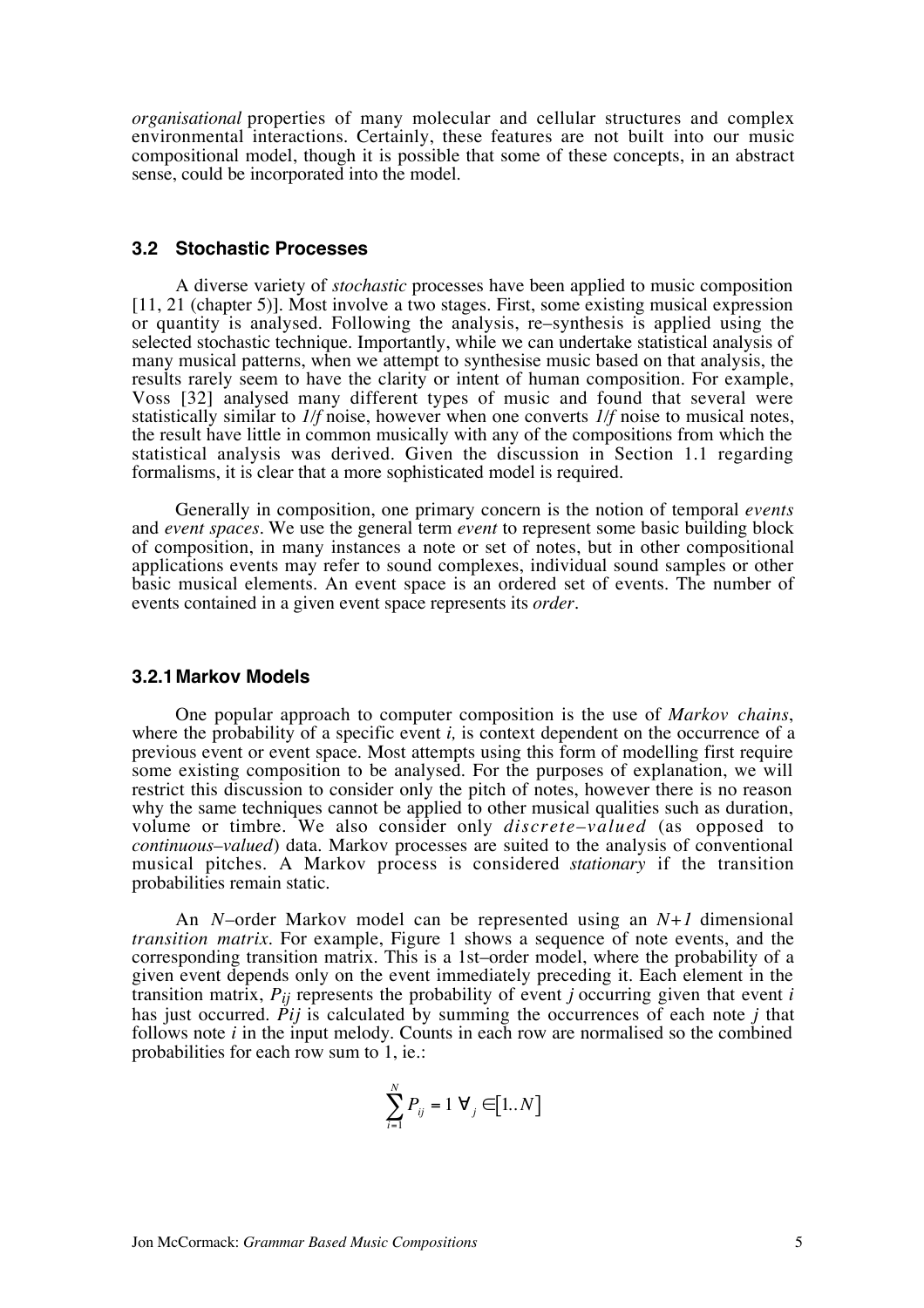#### **Set of input notes:**

# E D C D E E E D D D E G G E D C D E E E E D D E D C

#### **Transition Probability Matrix:**

|               | <b>Next Event</b> |      |      |      |   |      |  |  |
|---------------|-------------------|------|------|------|---|------|--|--|
| Current Event |                   | C    | D    | Е    | F | G    |  |  |
|               | $\overline{C}$    |      | 2/3  | 1/3  |   |      |  |  |
|               | D                 | 3/10 | 3/10 | 4/10 |   |      |  |  |
|               | E                 |      | 5/11 | 5/11 |   | 1/11 |  |  |
|               | F                 |      |      |      |   |      |  |  |
|               | G                 |      |      | 1/2  |   | 1/2  |  |  |

**Figure 1:** A set of input notes (from the nursery rhyme "Mary had a little lamb"), and the corresponding 1st order Markov model, represented as a transition matrix. Each element of the table  $\dot{P}_{ii}$  is the probability of event j given that event i just occurred. Empty elements in the matrix represent a probability of 0.

Jones [11] shows how transition tables can be converted to *event–relation* diagrams, which are essentially finite-state automata. Lyon [17] has used Petri Nets to extend the finite-state model generated by stationary *N–*order Markov models for real–time performance.

The Markov process for composition has several problems:

• Unless the transition table is filled with randomly generated probabilities, some existing music must be input into the system. The resulting Markov model will only generate music of similar style to the input.

• For higher order models, transition tables become unmanageably large for the average computer. While may techniques exist for a more compact representation of sparse matrices (which usually result for higher order models), these require extra computational effort that can hinder real-time performance.

• Most importantly, while such models have been used successfully in composition, they are limited in the variety of music produced by any given transition table. They also provide little support for structure at higher levels (unless multiple layered models are used where each event represents an entire Markov model in itself).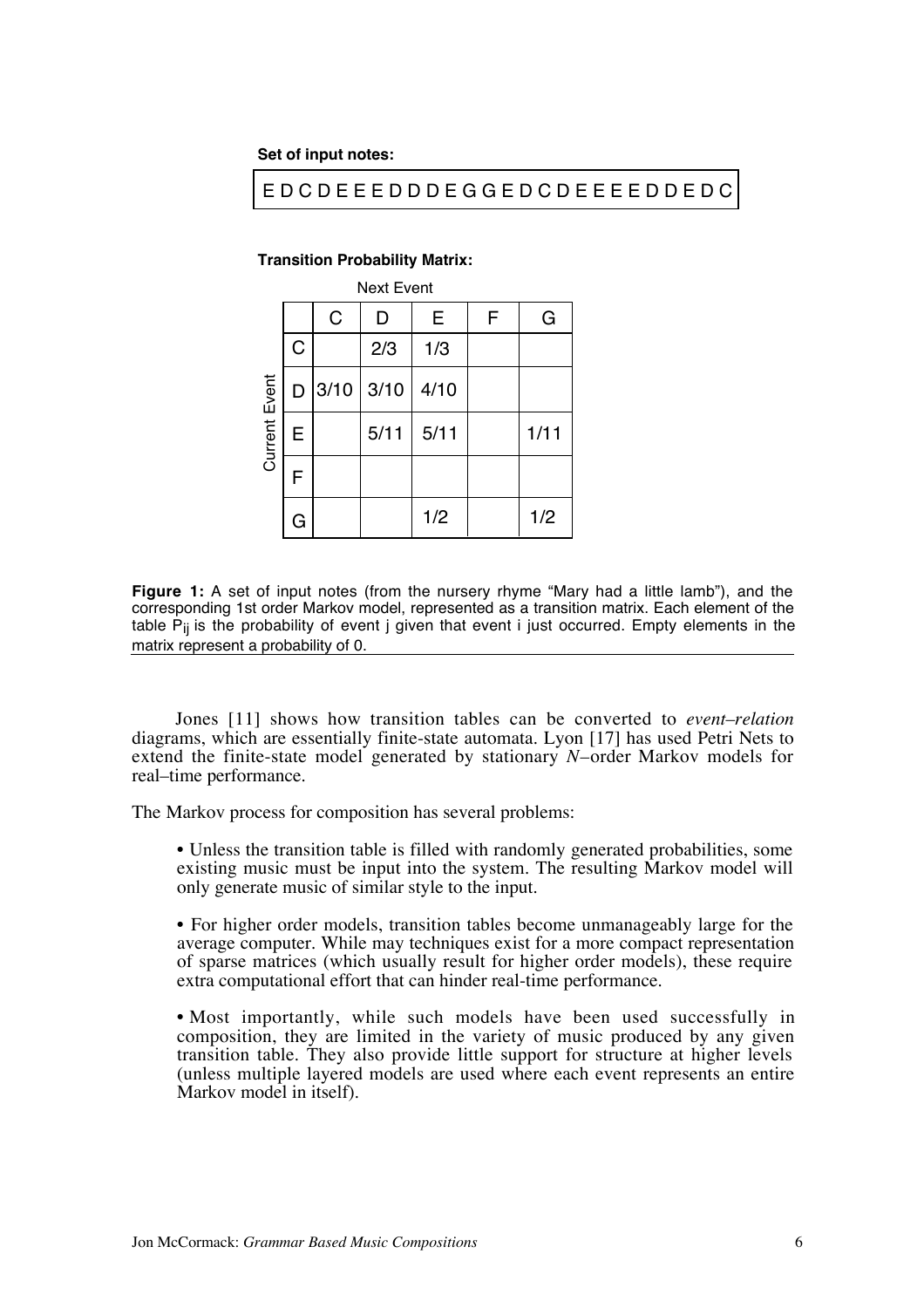#### **3.3 Grammar Based Approaches**

The grammar based approach is not new to music composition. Early users of grammar based techniques include Buxton et. al [2], and Roads [30]. Holtzman's Generative Grammar Definition Language (GGDL) compiler [8, 9] is based on Chomsky grammars of type 0 to 3 (regular, context-sensitive and context free) [3, 4]. Jones [11] discusses context–free *space grammars* that can operate across many dimensions, where each dimension represents a different musical attribute. An interesting property of space grammars is that an *n*–dimensional grammar can generate an *n*–dimensional geometric shape, which may provide a higher level iconic representation of the music generated by a particular set of rules.

Little use of L-Systems has been made in the area of music composition. Prusinkiewicz [29] has used two–dimensional space filling curves generated by L–Systems as a basis for music generation, where the spacial position of a vertex in the curve represents a note, the edge length the duration.

Much development in music composition and synthesis has been performed in closely related areas such as fractal and stochastic methods, procedure-oriented and recursive composition. Moore [21] gives an overview of some of these methods.

In techniques that use Chomsky grammars, the rewriting is *sequential*, that is, symbols are replaced one at a time sequentially across the string (corresponding to the serial nature of the process that the grammar represents). In the system described in this paper we adapt *parallel* rewriting grammars for composition. Due to constraints discussed in Section 4.2, rewriting is not fully parallel as is the case with L–Systems (upon which the system is based). Rewriting proceeds on parallel sets of elements in the string after the events represented by the string have occurred.

# **4. L-Systems for Music Composition**

## **4.1 L–Systems**

L-Systems are a form of string rewriting grammar, first developed by Lindenmayer in 1968 [14]. The original emphasis was as a mathematical model of cell development and plant topology. Prusinkiewicz [26] applied a *turtle interpretation* to produced strings that create realistic models of plants for computer graphics purposes. Hanan developed *parametric* L-Systems that allow symbols in the grammar to have associated numerical parameters [7]. Work by Prusinkiewicz, et. al [27], developed L-Systems further, incorporating more complex models for growth (*differential* L-Systems) [28], geometric control and interaction with the environment. Hierarchical L-Systems, explained in Section 4.5, allow more complex sequences of rules and give the user greater potential for modelling of interacting event spaces at different levels. L-Systems have been used extensively in computer graphics for the visual modelling of herbaceous (non-woody) plants [27]. They have also been successful for a number of other applications including the general modelling of natural forms, morphogenesis, legged gaits of animals, image processing and the modelling of human organs for medical analysis.

 L-Systems provide a compact way of representing complex patterns that have some degree of repetition, self-similarity or developmental complexity. Because of the abstract nature of the grammar itself, produced symbols have found a diversity of physical and structural representation. In the case of geometric modelling, L-Systems fundamentally provide a way of representing topology. Extensions to the basic grammar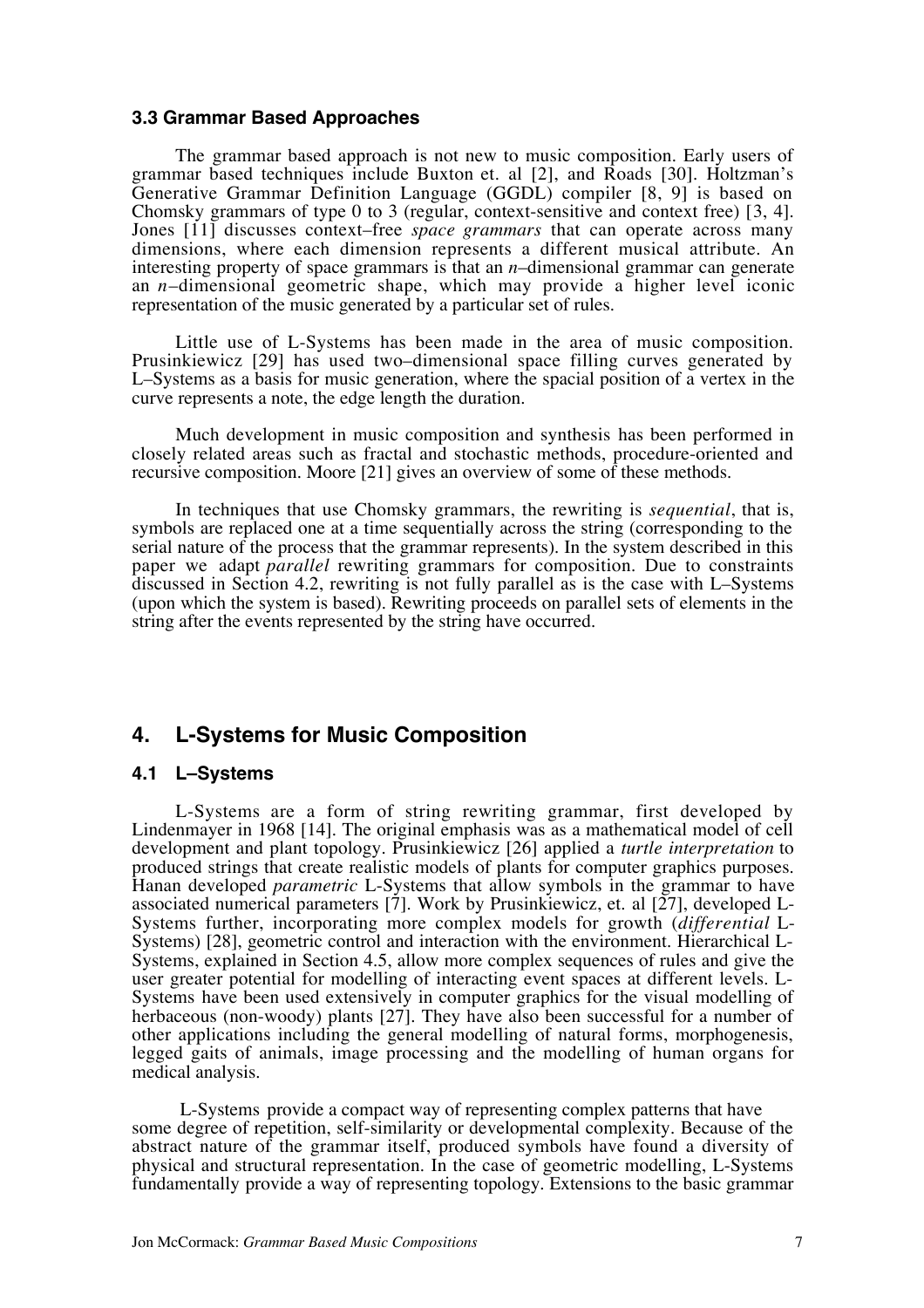allow the interpretation of the topology through complex environmental and structural parameters.

## **4.2 DOL–Systems**

A basic introduction to L–Systems is presented here, for detailed explanations, the reader is referred to [27].

A deterministic, context–free L–grammar (DOL–System) is an ordered triplet:

 $G = \langle \sum R, \gamma \rangle$ 

where:

 $\Sigma$  – alphabet of the system,  $\Sigma^*$  the set of all words over  $\Sigma$ ,  $\Sigma^+$  the set of all non-empty words over  $\Sigma$ .

P – finite set of *productions* or *rules*. A production  $(a, \chi) \in P$  is written as:  $a \to \chi$ , where  $a \in \Sigma$  and  $\chi \in \Sigma^*$ . *a* is termed the *predecessor* and  $\gamma$  the *successor* of the production.

 $\alpha$  – a non-empty word called an axiom,  $\alpha \in \Sigma^+$ .

If, for any letter in the alphabet  $a \in \Sigma$  there is no production, then the *identity production,*  $a \rightarrow a$ , is assumed (and included by default in the set of productions). Beginning with the axiom,  $\alpha$ , we apply the production in parallel to all letters (symbols) in the word. This iterative process proceeds for a given number of levels. The resultant string is then interpreted as musical information.

For example, given the set of productions and an axiom:

 $p_1: C \rightarrow E$  $p_2: E \to C$  G C  $p_3: G \to \varepsilon$  ( $\varepsilon$  is an empty word or null)  $\alpha$  : C

The produced string for the first five iterations becomes:

| <b>ITERATION</b> | <b>STRING</b> |
|------------------|---------------|
|                  | C (axiom)     |
|                  | F.            |
| 2                | <b>CGC</b>    |
| з                | F F           |
|                  | <b>CGCCGC</b> |
|                  | EFFF          |

Concatenating the strings together gives:

## C E C G C E E C G C C G C E E E E

If each letter is interpreted as a musical note, the string can be played as music: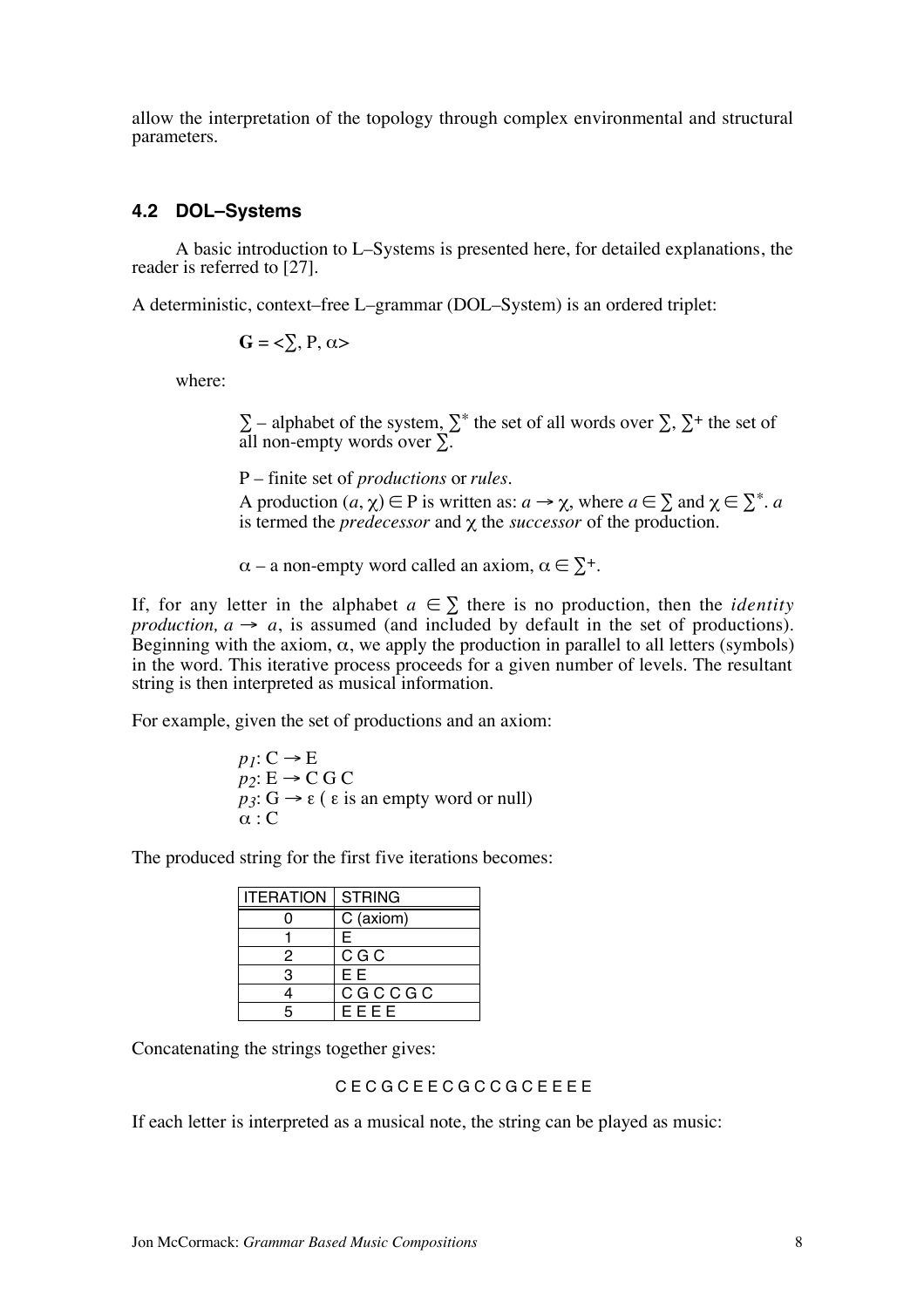

This simple example has no provision for note timing, so each note defaults to a quarter–note duration. It is of course possible to incorporate symbols in the grammar that control duration.

#### **4.3 Stochastic Grammars**

Stochastic grammars directly map a set of probabilities, [ *pa1, pa2, ... paN* ] , with a set of the productions,  $[P_{a1}, P_{a2}, \dots P_{aN}]$  involving a letter  $a \in \sum$  as the predecessor. The probability is usually written above the arrow symbol. For example the production:

$$
p_1: a \xrightarrow{\quad 1/2 \quad \rightarrow \quad b \quad}
$$

Means that *a* has equal probability of being replaced by *b* or *c*. It is assumed that, for all productions with *a* as the predecessor, that the combined probabilities for that letter sum to 1, ie.:

$$
\sum_{i=1}^N p_{ai} = 1
$$

Stochastic grammars allow the representation of Markov models. For example the transition matrix shown in figure 1 is equivalent to the stochastic grammar:

$$
p_1: C \xrightarrow{\frac{2/3}{3}} D
$$
\n
$$
p_2: D \xrightarrow{\frac{3/10}{3}} E
$$
\n
$$
p_3: E \xrightarrow{\frac{3/10}{3}} D
$$
\n
$$
p_3: E \xrightarrow{\frac{5/11}{3}} D
$$
\n
$$
p_4: G \xrightarrow{\frac{5/11}{3}} E
$$
\n
$$
p_4: G \xrightarrow{\frac{1/2}{3}} E
$$
\n
$$
\alpha: E
$$

The choice of axiom is arbitrary. For a correct simulation of the Markov chain the axiom should select a starting letter based on the frequency a note appears in the set of input notes (this can be incorporated into the grammar as one additional production).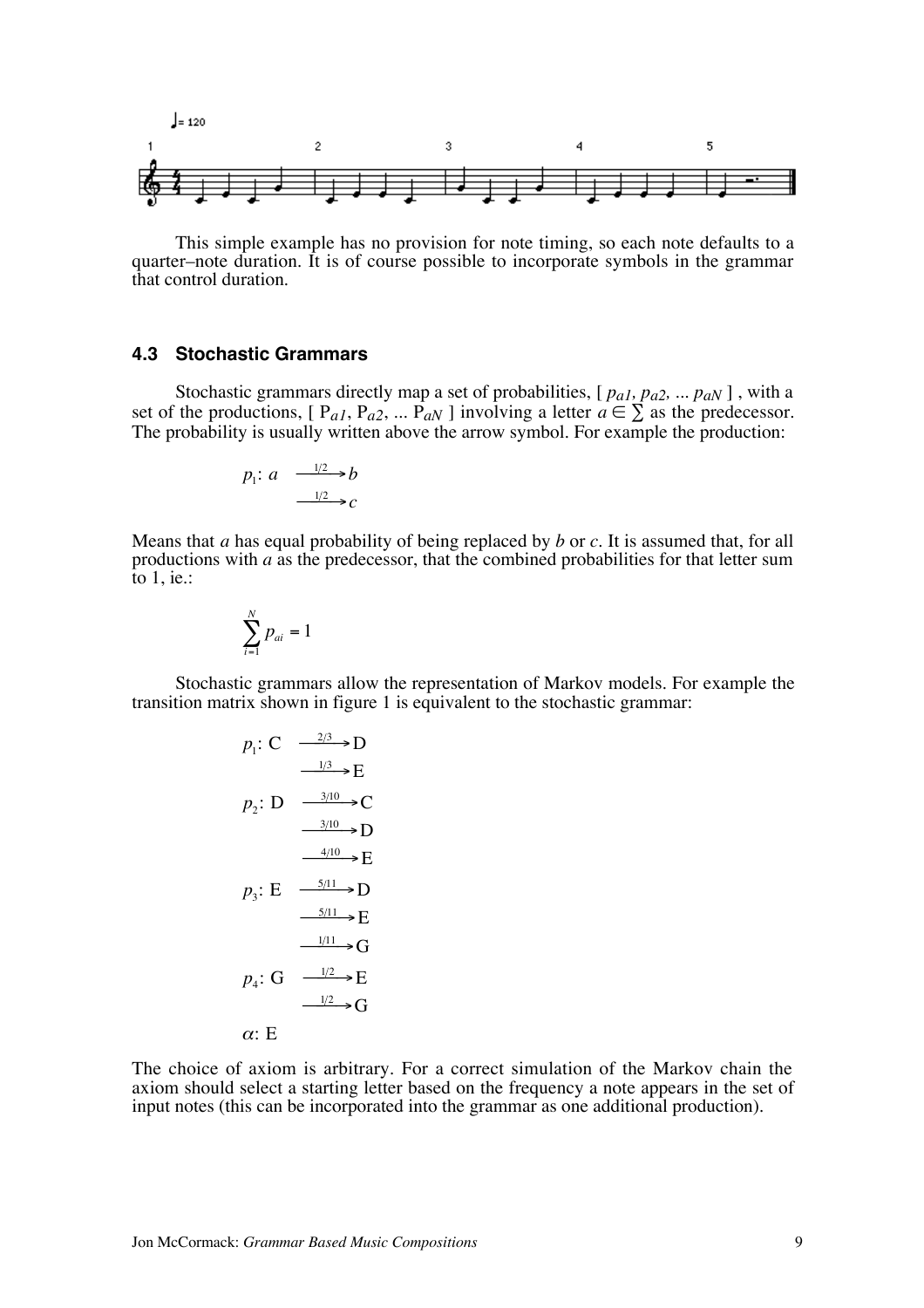#### **4.4 Parametric Extensions**

Numerical parameters may be associated with letters in the alphabet [7, 26]. Successor words in a production may involve mathematical expressions in the calculation of parameters. An arbitrary number of real–valued parameters may be associated with any letter. In addition, conditional statements resolve the application of rules based on parameter values:

$$
A(x): x < 64 \to A(x+1)
$$

In the example above, the production is applied while the parameter of A is less than 64. If the parameter in this case is interpreted as note volume, then the above rule plays a crescendo.

The following parametric grammar computes the Fibonacci series:

$$
p_1: A(x, y) \to A(y, y + x)
$$
  
\n
$$
\alpha: A(1,1)
$$
  
\n
$$
A(1,1) \Rightarrow A(1,2) \Rightarrow A(2,3) \Rightarrow A(3,5)...
$$

In a musical application, parameters can be used to control continuous–valued attributes such as note velocity. The MIDI† specification allows for a number of continuous–valued controllers. These controllers can be effected through parametric association with the appropriate symbol.

#### **4.5 Hierarchical Grammars**

As stated, many forms of music involve repeating patterns, often at a number of different levels in a composition. While it is possible to incorporate many levels in a set of productions, a naturally easier way is to impose a hierarchical containment of rules in order to better represent the structure of the music.

Hierarchical grammars have a similar specification as a DOL–System grammar, except that on the successor side of a production, one or more of the successor symbols may be an entire grammar in itself. Development of each set of rules proceeds independently, however rule sets may pass parameters between sets of grammars. Figure 2 shows an example grammar and the resulting strings produced from the rules.

$$
\mathbf{A} = \left\{ \begin{array}{c} \mathbf{B}(x) = \left\{ \begin{array}{c} p_{b1} : \mathbf{a}(y) \rightarrow \mathbf{a}(y+1) \mathbf{c}(y/2) \\ \alpha : \mathbf{a}(x) \end{array} \right. \\ \left. \begin{array}{c} p_{a1} : \mathbf{B}(x) \rightarrow \mathbf{a}(x) \left[ \mathbf{B}(2x) \mathbf{a}(x) \right] \\ \alpha : \mathbf{B}(1) \end{array} \right\} \end{array}
$$

 $\overline{a}$ 

<sup>†</sup> Musical Instrument Digital Interface (MIDI) is a standard method of control in electronic music. It allows the connection of various types of computers, synthesisers and keyboard controllers, provided they obey the MIDI protocol.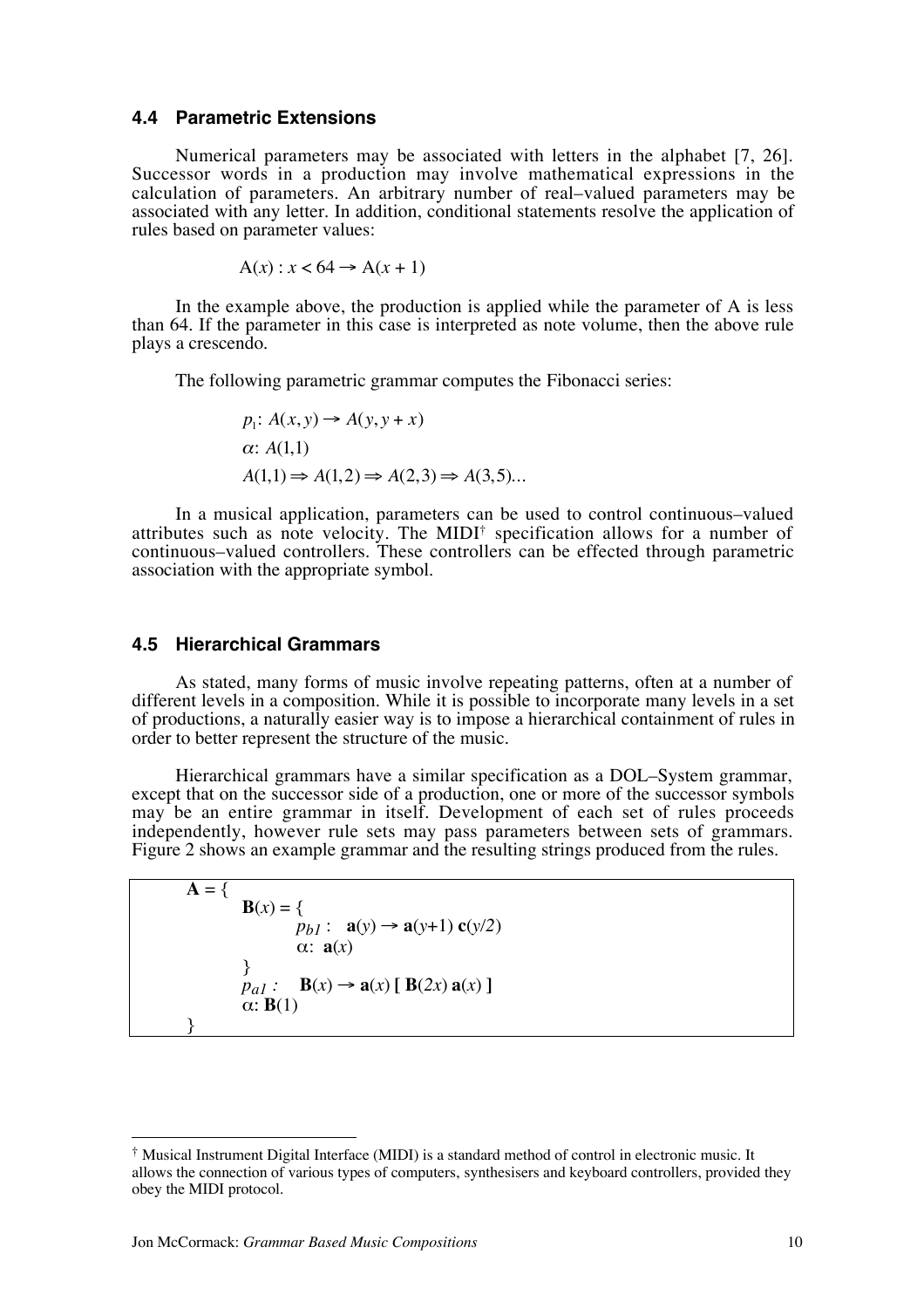

**Figure 2:** A simple hierarchical grammar consisting of two rule sets, **A** and **B**. Below the rules the diagram shows the produced strings, with iterations over system **A** running horizontally and iterations over system **B** running vertically (the iterations of **B** for the third iteration of **A** is not shown). Each system's development proceeds independently, but they may communicate via parameters.

# **5. Implementation**

Thus far, we have introduced various types of grammars and listed some simple interpretation of the strings they produce for musical purposes. In this section we discuss the implementation of a composition system based on the grammars described in the previous section.

The system is implemented on a Silicon Graphics workstation connected to a digital synthesiser via MIDI. Once a grammar is parsed it is capable of generating note sequences (MIDI data) in real–time. Very complex grammars (such as those with many levels of hierarchy, or productions that cause exponential growth in the produced string) may cause noticeable delays in the system during processing. In this case sequences can be saved onto disk for latter playback. The goal of the system is real–time performance and in most cases this is adequately accommodated.

## **5.1 Data Flow**

Essentially, the composition system has three major processing stages, outlined in Figure 3. The system builds lists of strings. Productions are applied to these strings and the results interpreted as commands that are output as MIDI data to various synthesisers connected to the system. MIDI data can be converted to standard notation, suitable for interpretation by real musicians (as opposed to machines) if required.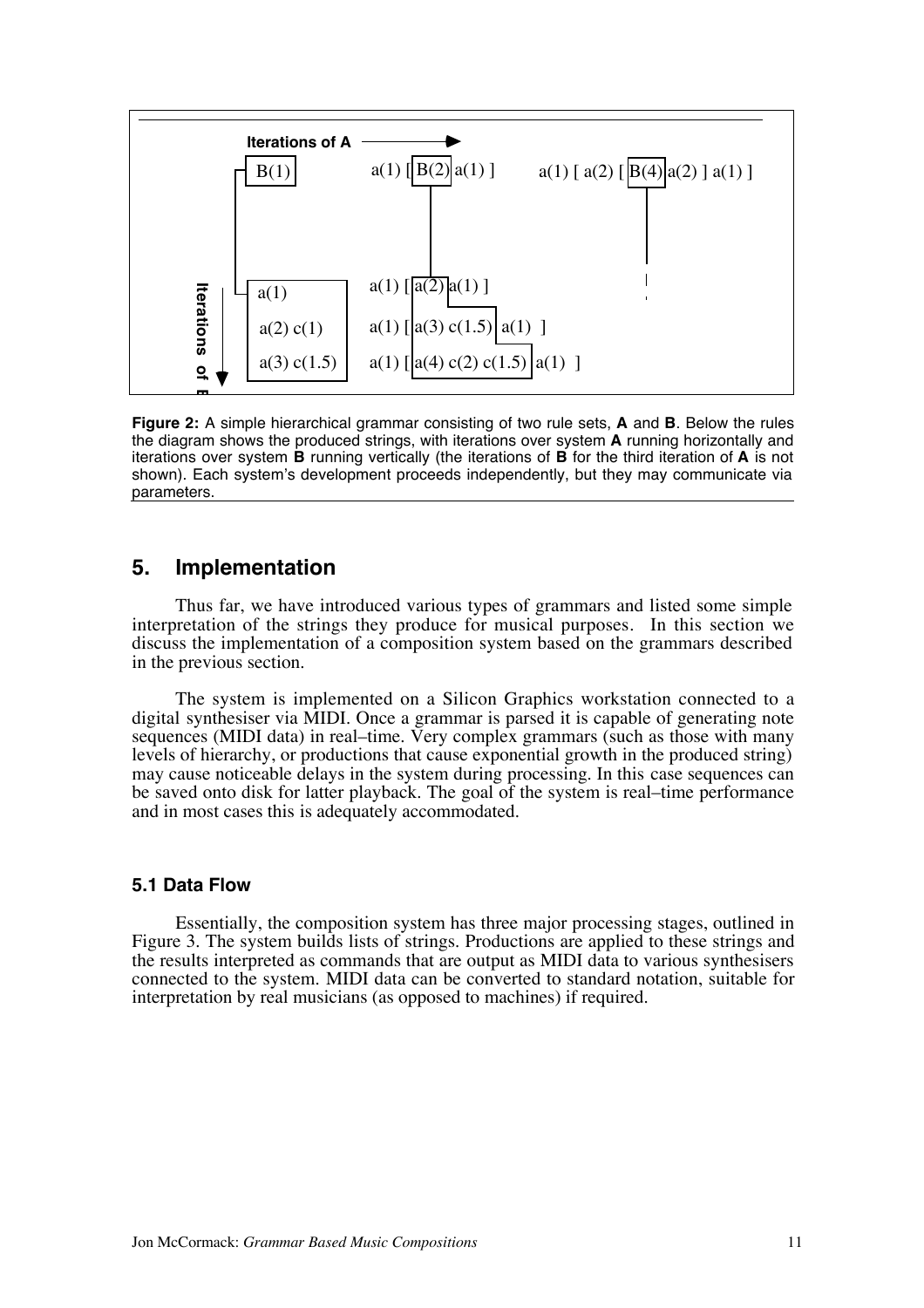

**Figure 3:** Stages of processing in the system. Square boxes represent data, rounded boxes represent processes. The lines with arrows show the directional flow of information. First a grammar is parsed, the axiom loaded into the variable currentString. Rule application is iterative. After rewriting is applied to currentString, the results are interpreted. The interpretation converts symbols into MIDI data that is then played, or saved to a file.

## **5.2 Players and Symbol Interpretation:**

The system uses the notion of a virtual *player*. The player is responsible for the interpretation of instructions given to it, which in the general case means playing notes (sending MIDI messages or writing score information) Players always maintain a current *state,* that consists of:

- pitch (octave and note within current octave)
- duration
- timbre
- control parameters

Control parameters may be used to specify continuous or discrete controllers (eg. pitch bend, filter resonance, etc.).

Symbols in the produced string change the players state. The string is read sequentially, from left to right and each symbol is interpreted by the player, just like a Turing machine reads instructions from a tape. Different symbols cause different components of the player to change state, or perform a task. For example, the dot ('.') symbol tells the player to play the current note(s), a '+' increments the current note by a semitone, a '–' decreases it by the same amount. Players are capable of playing any number of notes simultaneously, however in practice this may be limited by output hardware. The square parenthesis symbols  $(\cdot | \cdot)$  and  $\cdot | \cdot)$  push and pop the current player's state onto a First–In, Last–Out stack.

Multiple players perform a *composition*. Any number of players may be involved in a composition, however again hardware limitations may fix an upper limit on the total number of notes playable simultaneously. Generally, each player plays a single voice or instrument and each has a different set of rules.

Individual notes can be represented by their name. The '#' symbol represents a sharp,  $\&i>$  a flat and  $\&i>$  a natural. Notes in uppercase change the pitch and play the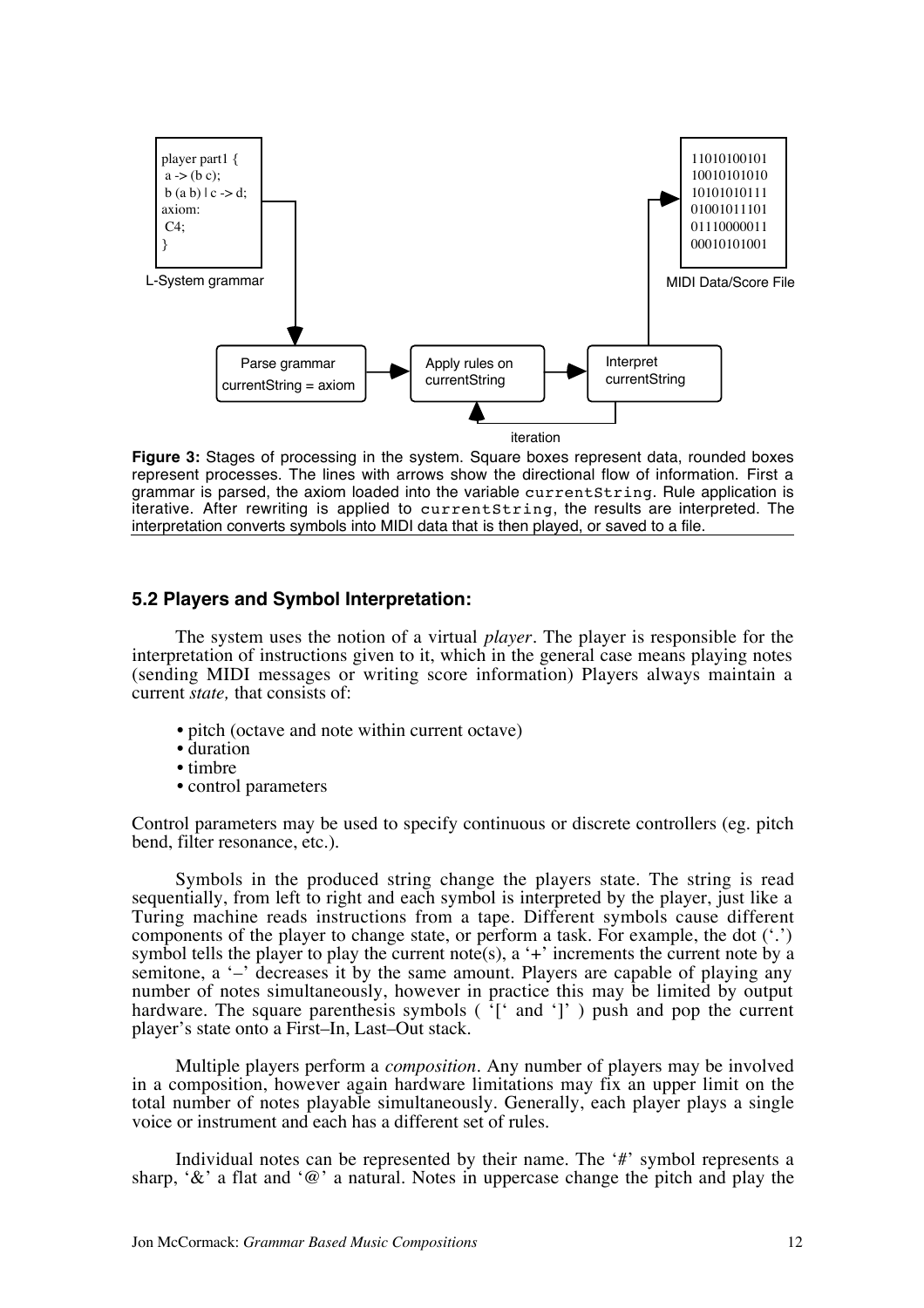note. Notes in lowercase change the pitch but don't play the note. This means that 'C' is equivalent to 'c .'. A comma ',' plays a rest for the current duration. Other symbols change duration, timbre, and so on.

Polyphonic playing of notes is achieved by enclosing the notes to be played simultaneously in round parenthesis: '(' and ')'. For example the string:

#### C E G

plays the specified notes, each for the current duration, in temporal sequence from left to right. The string:

 $($  C E G  $)$ 

plays the same three notes, for the current duration, simultaneously (a C Major chord). Pitch specification can be relative, thus:

$$
c(. + + + . + + + .)
$$

Does the same thing (plays a C Major chord).

## **5.3 Polyphony and Context**

Context sensitivity relates production application to the predecessor's context (symbols that appear before the predecessor in an axiom or string). In the case of music composition, context sensitivity is represented in the grammar both polyphonically (notes currently being played) and temporally (note(s) previously played). A vertical bar ( '|' ) is used to signify temporal context: symbols to the left of the bar must precede the current symbol for the rule to apply. For example:

| <b>String</b>                         | Interpretation                                                                                                                                                                                       |
|---------------------------------------|------------------------------------------------------------------------------------------------------------------------------------------------------------------------------------------------------|
| $(CEG) \rightarrow (GBD)$             | Polyphonic context: if current notes are $C$ , $E$ and $G$ play $G$ $B$ and<br>D simultaneously.                                                                                                     |
| $C E   G \rightarrow D$               | Temporal context: if current note is a G preceded by E and C then<br>play a D.                                                                                                                       |
| $(C E)$ $(C G C) \rightarrow D (C E)$ | Polyphonic and temporal context: if current notes are G and C and<br>they were preceded by C and E played simultaneously then play D<br>for the current duration followed by C and E simultaneously. |

The use of context in a grammar allows for complex shifting themes to propagate through a composition, both chromatically and temporally. Context is necessary for a grammar to implement Markov models of order 2 or more.

# **6. Conclusions and Future Work:**

Development of the system is still at early stages, but already it is possible to see the potential of the grammar based approach. The use of stochastic grammars allows the compact representation of Markov chains. The parallel rewriting technique of L–grammars has capabilities equal to, or better than, those of previous grammar based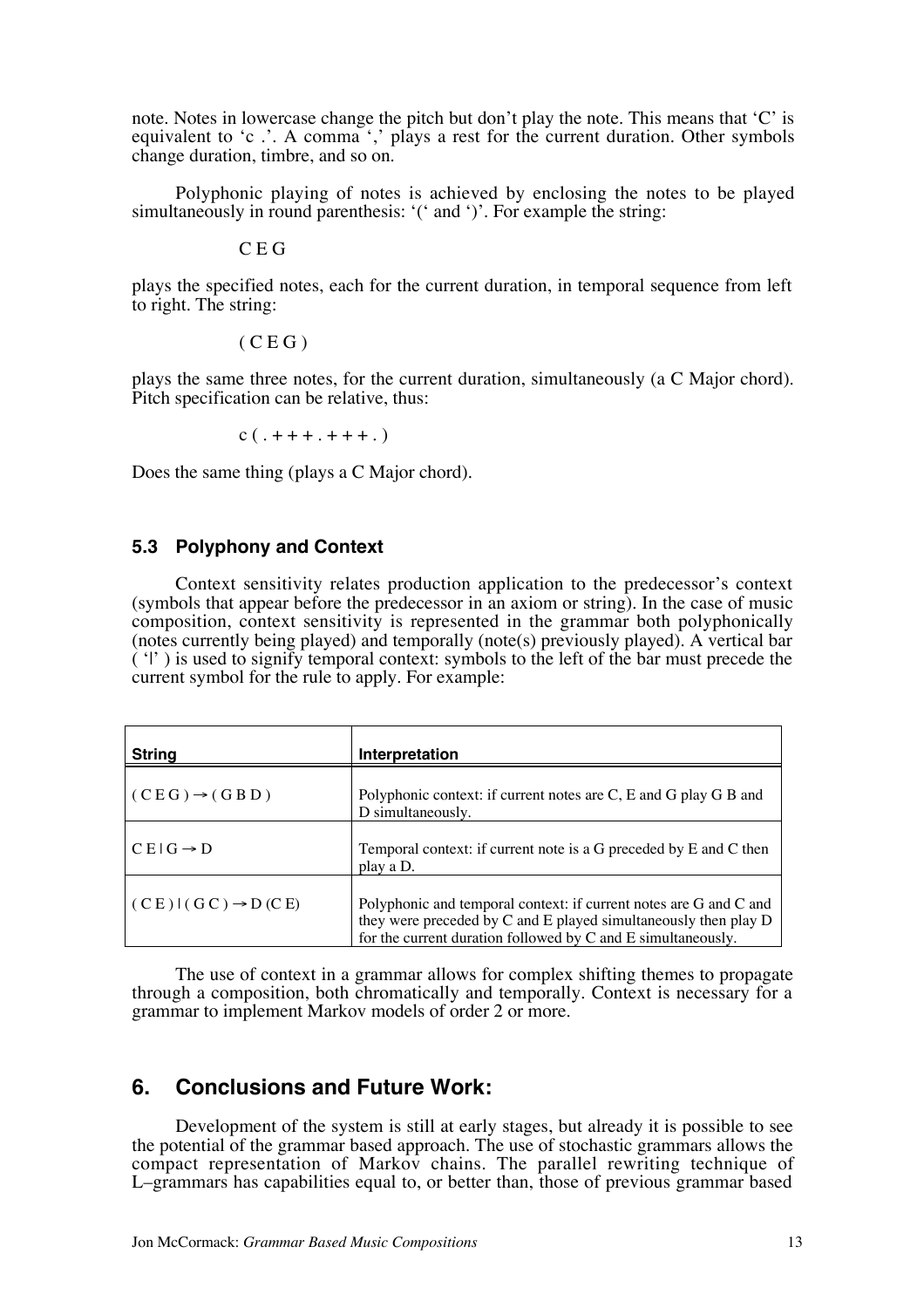methods. Parametric numerical parameters allow the control of non–discrete processes such as attack velocity or volume. Finally, hierarchical and context sensitive grammars allow the simultaneous development of complex patterns at different levels within a composition.

In the introduction, it was emphasised that this is a computer assisted composition system, where composer and machine work in a synergetic tandem. Currently this tandem is little better than the way a programmer edits and debugs source code. Grammars must be written, compiled (removing syntax errors in the process) before music can be heard. Currently work is underway to make the system much more interactive from a performance point of view. A composer will author a grammar, and within the grammar place areas of discrete and continuous control that can be influenced by external processes or systems. One such example would be the recognition of hand gestures (gestures have both continuous and discrete information), in the spirit of the GROOVE system of Mathews and Moore [18]. In this way the composer can act as conductor, instantiating medium–term changes in the performance through gesture (discrete gestures cause rule changes) and also influencing the short term quality of the performance (continuous data from hand positions in space). Development of such a system is currently underway.

It is also possible to apply 'genetic' processes to grammars; to interactively evolve better sounding compositions using a novel variation of the genetic algorithm. Evolution of grammars has already been done for computer graphics modelling [19]. Starting with a base grammar, a number of different mutated versions of the grammar can be represented as pictorial icons on the computer screen. By moving the mouse towards an icon the contribution to the composition is increasingly biased towards the associated grammar. If the mouse is completely on the icon, only that grammar is heard. Once the user finds the best spacial position (and thus the best sounding composition) the selected grammars are 'mated' and become the new parent grammar. The process is repeated for as long as the user wants, hopefully evolving the grammar into a better sounding composition.

While this technique sounds appealing, there is a limit to the number of mutations that can be displayed on the screen at any one time and also to the number of generations that can be critically evaluated by a human during any one sitting. We are still a long way from allowing the machine to exhibit creative judgement on its own.

# **7. References**

- **1.** Barron, F. *Creative Person and Creative Process,* Holt, Rinehart and Winston, Inc. (1969).
- **2.** Buxton, W., Reeves, W., Baeker, R., and Mezei, L. The Use of Hierarchy and Instance in a Data Structure for Computer Music. *Computer Music Journal 2*, 2 (1978), 10 – 20.
- **3.** Chomsky, N. *Syntactic Structures,* Mouton, The Hague (1957).
- **4.** Chomsky, N. Formal Properties of Grammars. In *Handbook of Mathematical Psychology, Volume II*. Wiley, Luce, R., Bush, R., and Galanter, E., New York, 1963.
- **5.** Crutchfield, R.S. The Creative Process. In *Creativity: Theory and Research*. College and University Press, Bloomberg, M., pp. 54 – 74, , 1973.
- **6.** H, M. *Mind Children: The Future of Robot and Human Intelligence,* Harvard University Press, Cambridge (1988).
- **7.** Hanan, J. *Parametric L–Systems and their Application to the Modelling and Visualisation of Plants*, Ph.D. dissertation, University of Regina, June 1992.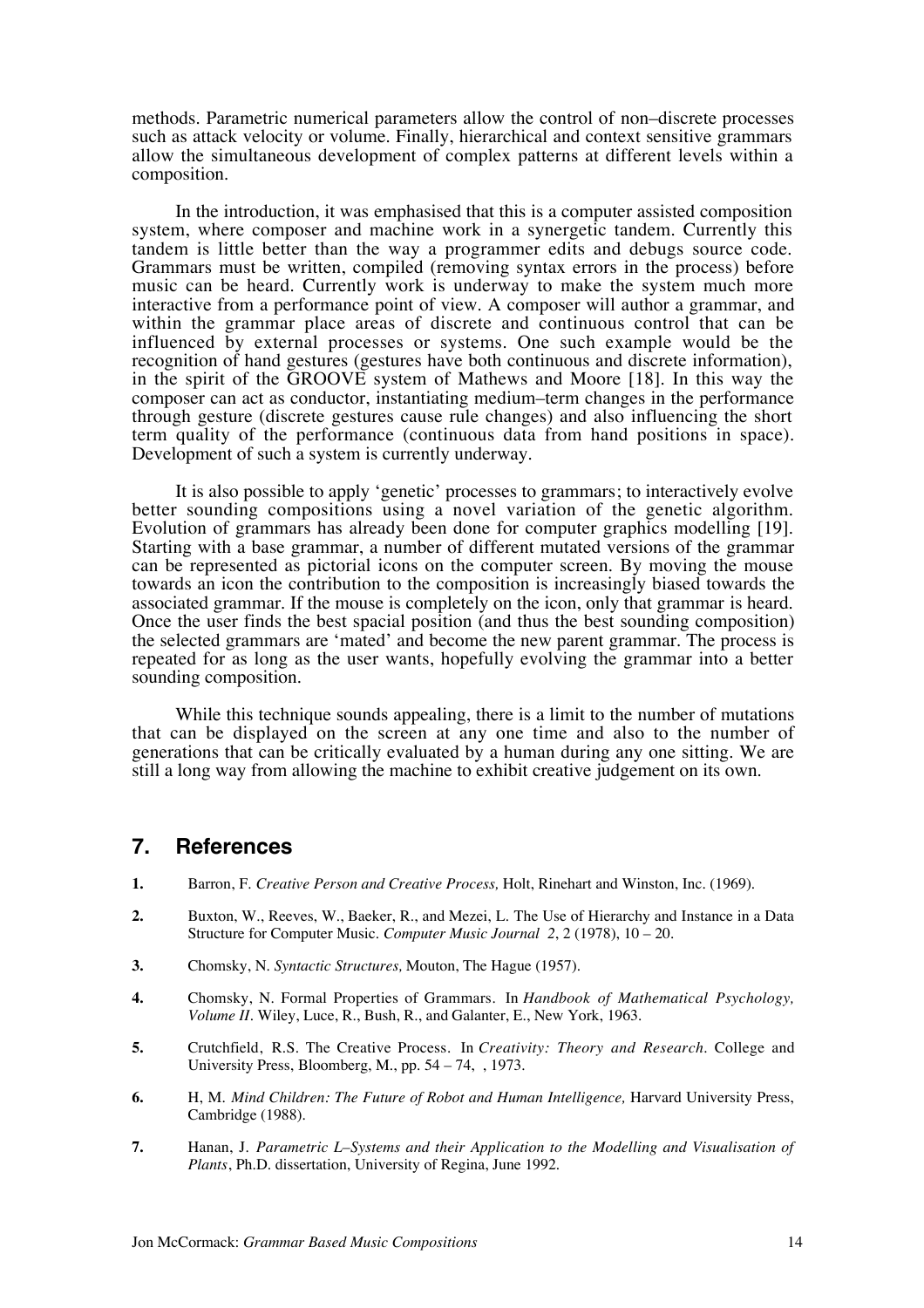- **8.** Holtzman, S.R. A Generative Grammar Definition Language for Music. *Interface 9*, 2 (1980), 1  $-48.$
- **9.** Holtzman, S.R. Using Generative Grammars for Music Composition. *Computer Music Journal 5*, 1 (1981), 51 – 64.
- **10.** Johnson–Laird, P.N. *Human and Machine Thinking,* Lawerance Eribaum Associates (1993).
- **11.** Jones, K. Compositional Applications of Stochastic Processes. *Computer Music Journal 5*, 2  $(1981), 381 - 397.$
- **12.** Langer, S. *Philosophy in a New Key,* New American Library, New York (1948).
- **13.** Leach, J. and Fitch, J. Nature, Music, and Algorithmic Composition. *Computer Music Journal 19*, 2 (1995), 23 – 33.
- **14.** Lindenmayer, A. Mathematical Models for Cellular Interaction in Development, Parts I and II. *Journal of Theoretical Biology 16*(1968), 280 – 315.
- **15.** Loy, G. and Abbott, C. Programming Languages for Computer Music Synthesis, Performance and Composition. *ACM Computing Surveys 17*, 2 (1985).
- **16.** Loy, G. *Composing with Computers a Survey of Some Compositional Formalisms and Music Programming Languages,* MIT Press: Cambridge, Massachusetts (1989)pp. , 291 – 396, Chapter 21.
- **17.** Lyon, D. Using Stochastic Petri Nets for Real–Time Nth–order Stochastic Composition. *Computer Music Journal 19*, 4 (1995), 13 – 22.
- **18.** Mathews, M.V. and Moore, F.R. GROOVE: A Program to Compose, Store and Edit Functions of Time. *Comm. ACM 13*(1971), 715 – 721.
- **19.** McCormack, J. Interactive Evolution of L–System Grammars for Computer Graphics Modelling. In *Complex Systems: from Biology to Computation*. ISO Press, Green, D. and Bossomaier, T., pp. 118 – 130, Amsterdam, 1993.
- **20.** McCormack, J. Wild: An Interactive Computer Installation. In *The 1994 Next Wave Art and Technology Catalogue*. Next Wave Festival, Inc., Sproul, L., pp. 22 – 25, Melbourne, 1994.
- **21.** Moore, F.R. *Elements of Computer Music,* Prentice–Hall, Englewood Cliffs, New Jersey (1990).
- **22.** Oreskes, N., Shrader–Frechette, K., and Belitz, K. Verification, Validation and Confirmation of Numerical Models in the Earth Sciences. *Science 263*(February 1994), 641 – 646.
- **23.** Orff, C. *Gesspräche Mit Komponisten,* Züric (1967).
- **24.** Penrose, R. *The Emperor's New Mind: Concerning Computers, Minds, and the Laws of Physics,* Oxford University Press (1989).
- **25.** Poincaré, H. *The Foundations of Science: Science and Hypothesis, the value of Science, Science and Method,* The Science Press, New York (1923).
- **26.** Prusinkiewicz, P., Lindenmayer, A., and Hanan, J. Developmental Models of Herbaceous Plants for Computer Imagery Purposes. In *Computer Graphics*, Proceedings of SIGGRAPH 88 (Atlanta, Georgia, August 1–5, 1988), ACM SIGGRAPH, New York, 1988, pp. 141 – 150.
- **27.** Prusinkiewicz, P. and Lindenmayer, A. *The Algorithmic Beauty of Plants,* Springer–Verlag, New York (1990).
- **28.** Prusinkiewicz, P., Hammel, M.S., and Mjolsness, E. Animation of Plant Development. In *Computer Graphics, Proceedings* of SIGGRAPH 93 (Anaheim, California, August 1–6, 1993, ACM SIGGRAPH, New York, 1993, pp. 351 – 360.
- **29.** Prusinkiewicz, P., " ," 1996, Personal Communication.